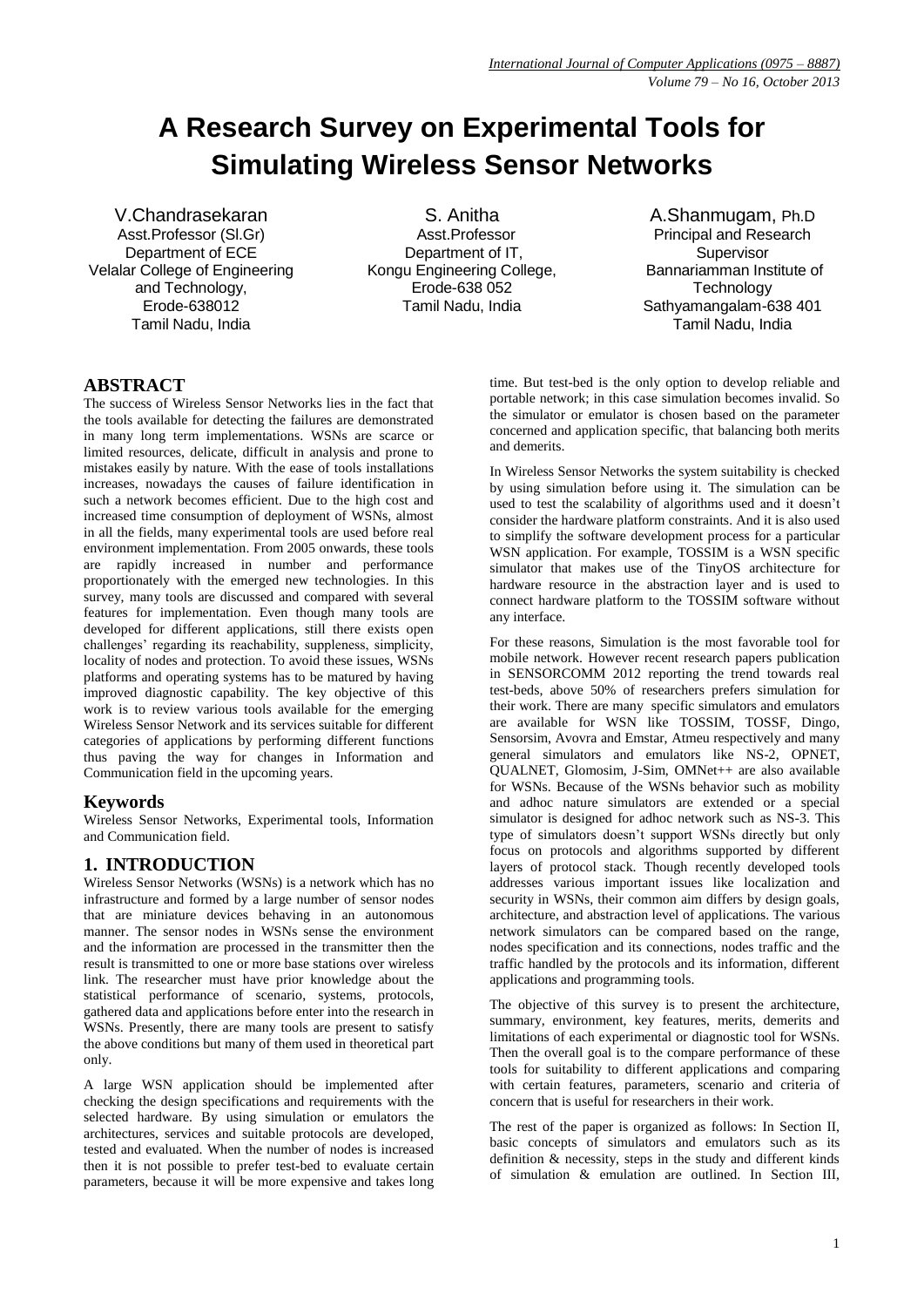categories of network simulators and emulators are listed with architecture diagram. In Section IV, comparison table is depicted with certain features. In Section V, review analysis is justified. In Section VI, paper is concluded.

# **2. SIMULATORS AND EMULATORS FOR WSN**

A simulator is a software tool that is used for research and development for producing imitation of the reality. In many fields the concept of simulation is mostly used. There are many simulators are available to experiment the simulation concepts. The real-world entities of different field are modeled and imitated. Based on the level of abstraction of the parts those to be modeled and imitated different tools are used with different objective. Traditional simulators specific to WSNs only imitates wireless media with the constraints.

An emulator is a special type of simulator that aims to evaluate WSN applications in a realistic way to have high performance. Emulator is a better choice for testing, debugging and performance evaluation of WSN applications directly compared with simulator. For real implementation using emulator tools, cross-layer techniques are also taken into account in addition with individual lower layer functions.

# **3. CATEGORIES OF NETWORK SIMULATORS AND EMULATORS 3.1. NS-2**

NS-2 is a discrete event simulator used in the networking area for research purpose. In 1989, NS-2 is designed as an alternative to REAL network simulator and significantly became popular over the past few years. Because of its modular design approach effective extensibility is possible.

At the starting stage NS-2 supports only simulation of TCP, routing and multicast protocols over wired and wireless networks and later it also used to simulate wireless LAN

protocols, mobile ad-hoc networks and wireless sensor networks.

**Key features**: Because of the object-oriented feature of NS-2 design and use of new protocols is possible. It also has the key features that include sensor channels, battery models, lightweight protocol stacks, hybrid simulation support and scenario generation tools. It also supports the visualization tool called NAM (Network AniMator) and it can be generated either using GUI or through TCL script. Due to its status and straightforward protocol development there are increased numbers of various categories of protocols publicly available. It produces detailed results as the simulation run at the packet level supporting transport layer protocols.

#### **Merits:**

1) It supports by protocol stack of all layer functions.

2) The cost of simulation is less because of open source and it also allows modifying and customizing the codes easily by the researchers.

#### **Demerits:**

1) Energy consumed by different hardware, software and firmware components of a WSN node cannot be measured.

2) Addition of new protocol is tedious with the interdependence of modules in the object-oriented design.

#### **Limitations:**

a) It is used to simulate only <100 nodes.

b) It is not used for simulating the issues of bandwidth or the power consumption in WSNs.



**Fig 1 : Architecture of NS-2**

# **3.2.TOSSIM**

TOSSIM, a discrete event simulator is specifically developed at UC Berkeley under MICA Motes platform for TinyOS wireless sensor networks. TOSSIM supports a bit level in network layer functions rather than transport layer function at packet level

unlike NS-2. TOSSIM is used to simulate entire TinyOS applications.

**Environment**: The simulation of TinyOS required accuracy and complexity of the radio model that is provided through its various mechanisms.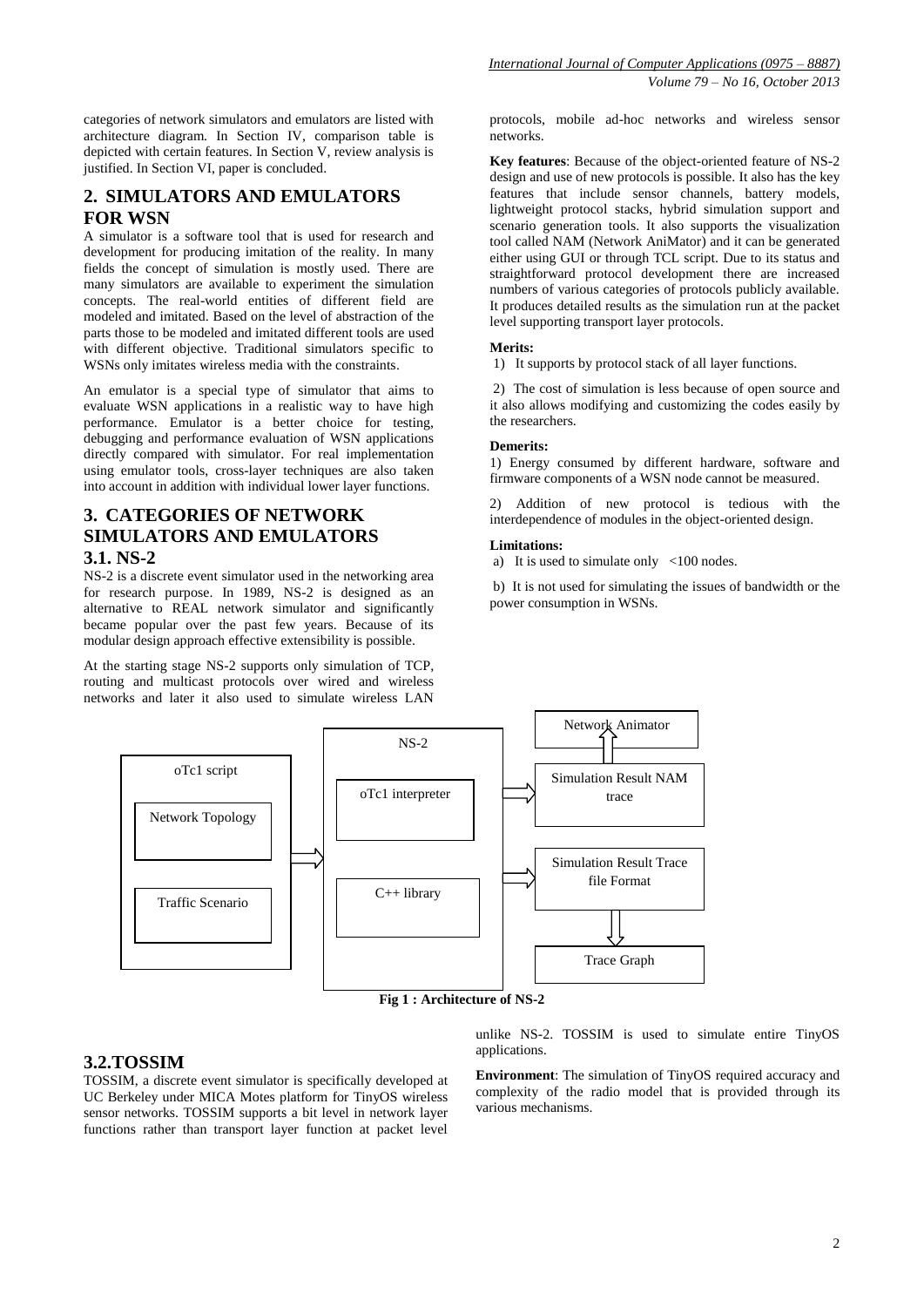**Key features**: It provides mechanisms to interact with the network. It also has a key feature that the packet traffic can be monitored and injected statically or dynamically into the network and it simulated bit by bit basis experimenting higher applications too. It produces high performance because simulation occurs at bit level transmission.



**Fig 2: Architecture of TOSSIM**

## **Demerit:**

1) TOSSIM is works on the assumption of each node running the same code so it has less flexible.

**Limitation**: Unsuitable for heterogeneous environments.

#### **Merits:**

1) By using this emulator each node can be emulated under ideal transmission conditions and Hidden Terminal problems can also be identified with this emulator.

2) Snce TOSSIM supports more number of nodes for simulation, real-world problems are solved with accurateness.

# **3.3.GLoMoSim**

GLoMoSim is used for solving complex problems in both wired and wireless communication networks. An aggregation technique is introduced in this tool to improve the performance of the simulation. A node is identified by its physical position that is used to represent the particular entity of an application since each node in GLoMoSim is denoted by the geographical area in the simulation.

**Environment**: GLoMoSim is used for implementation of radio propagation effects, MAC protocols (including 802.11), mobile wireless routing protocol, UDP and TCP and is also used for simulation of mobile IP networks.

**Key features:** GLoMoSim supports protocols which are used only for wireless networks as it is designed using layered approach. To provide interaction between layers, it uses standard APIs.

## **Merits:**

GLoMoSim simulates IP networks in an effective manner.

#### **Demerits:**

a) When the sensor networks want to simulated precisely GLoMoSim becomes fails.

b) If the events occurring only in the neighboring node within the network GLoMoSim reacts otherwise it doesn't react to any events that are occurring outside the simulation environment.

#### **Limitations:**

a) Scalability of the network is limited as memory required for initializing each entity is very high.

b) GLoMoSim released a commercial product called QualNet and stopped releasing updates in 2000.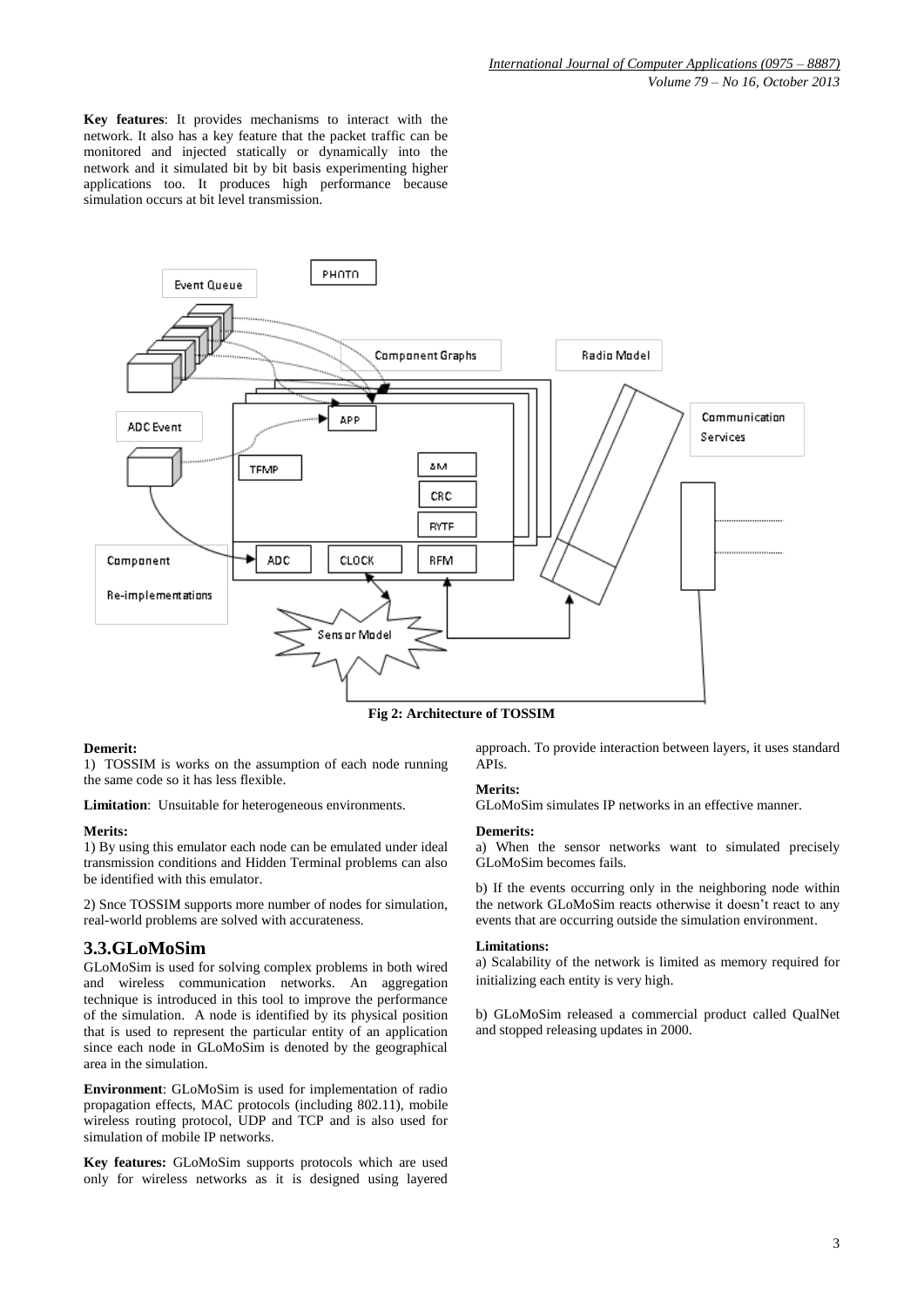





# **3.4. Qualnet**

Qualnet is introduced in 2000-2001 as a commercial network by Scalable Network Technologies. It is ultra high fidelity network simulation software. It is used to predict wireless, wired and mixed-platform network and networking device performance. It is used to simulate large, heterogeneous networks and the distributed applications run execute on such networks.

**Environment**: Qualnet uses  $C/C++$  for implementing new protocols and follows a procedural paradigm. It uses the parallel simulation environment for complex systems (PARSEC) to perform basic operations; hence it can run on distributed machines.

**Key features:** The key feature of Qualnet is that it is a discreteevent simulator, event driven and time aware. It uses a layered architecture that is run by each node. If a protocol resides in a particular layer at one node, the packets are passed down crossing the remaining layers at the sending node across the network; and then up to the protocol stack at the receiving node.

### **Merits:**

Due to its modular design and GUI facility Qualnet is easy to learn and modify.

#### **Demerits:**

It will be available only for commercial usage.

**Limitations:** Since there are many in – built functions are available, user-friendly codes are limited.

## **3.5.OPNET**

OPNet is an object oriented network simulator written in C++, widely used in commercial and general purpose and it was wellestablished (1986). It is used to support discrete event, hybrid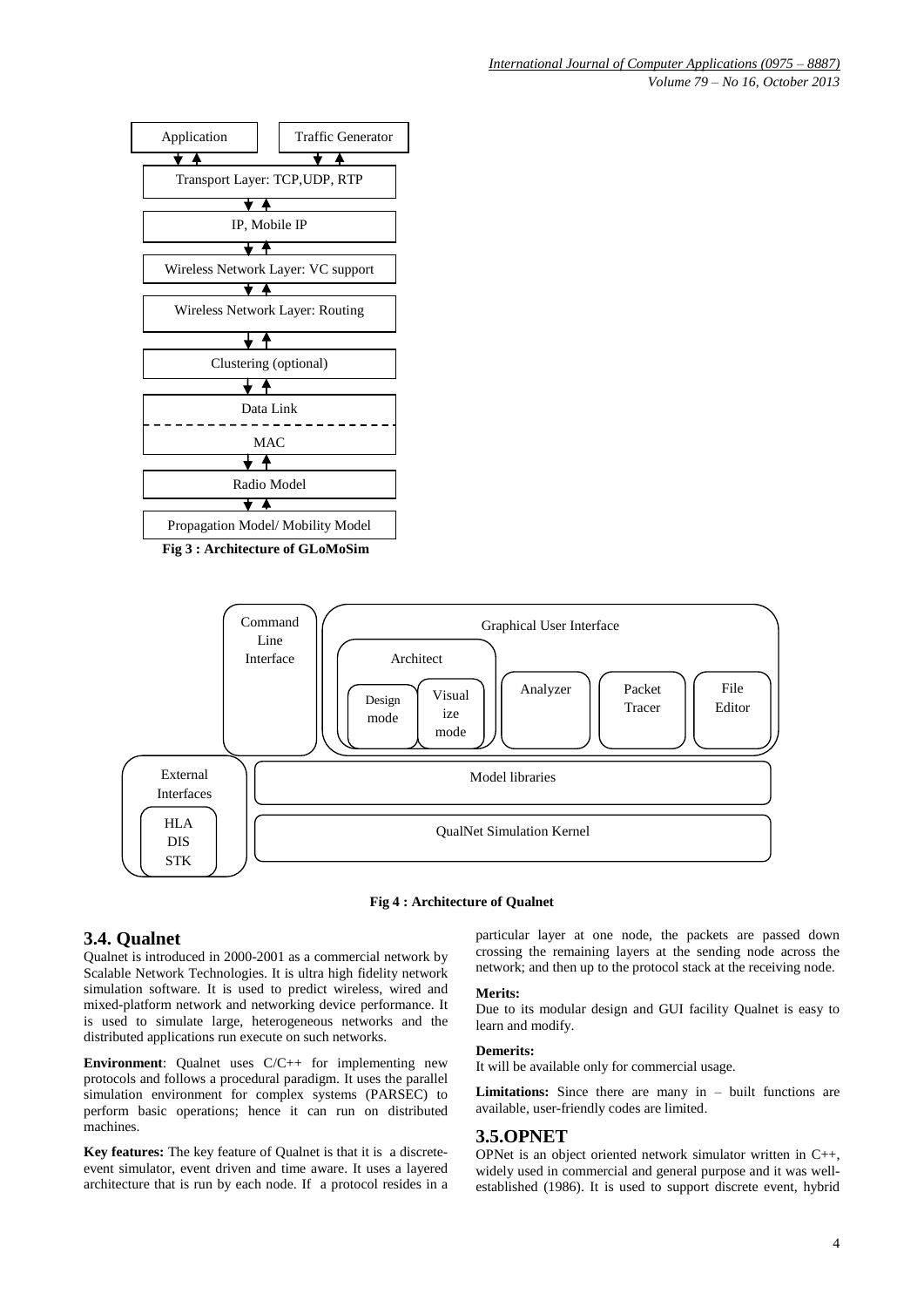and analytical simulation. It provides a very rich set of modules for all layers of protocol stacks including the IEEE 802.11 family, IEEE 802.15.4, and routing protocols like AODV and DSR. A state machine is used to implement the each level of the protocol stack but it is difficult to abstract such a state machine from a pseudo-coded algorithm.



#### **Fig.5 Architecture of OPNET**

#### **Merits:**

Model parameters can be changed.

#### **Demerits:**

1) OPNET is not open source software.

2) Scalability problems are introduced due to Object-oriented design of OPNET.

**Limitations:** The number of protocols publicly available for OPNET is limited because of source code licensing constraints.

## **3.6.J-Sim**

After Ns-2, J-Sim is a general purpose simulator modeled developed at the University of Washington by the National Simulation Resource. Unlike Ns-2, yet, J-Sim uses the concept

of components, replacing the notion that each node should be represented as an object. In this model three top level components are used: the target node (which produces stimuli), the sensor node (that reacts to the stimuli), and the sink node (the ultimate destination for stimuli reporting). In simulator each component is broken into different parts and modeled differently. It uses different protocols in different simulation runs due to the breakdown of each component.

**Environment**: J-Sim provides support for sensors and physical phenomena. Energy modeling, with the exception of radio energy consumption, is also appropriately provided for sensor networks.

**Key features:** J-Sim has a improved feature than NS-2 and other simulators. Most importantly, the scalability of J-Sim is better as it uses component based architecture while NS-2 and other simulators uses object oriented model. It also has features of improved energy model and an ability to simulate the use of sensors for phenomena detection. It is used to simulate applications like SensorSim and the real hardware sensors is connected to the simulator with the support of 8.4 connection.

**Merits:** It is more scalable than any other simulators.

#### **Demerits:**

a) Next to NS-2, J-Sim is complicated to use.

b) b) As Java is used, it is less efficient and unnecessary overhead occurs in intercommunication model.

**Limitations**: It supports only MAC protocol that can be used is 802.11.

MML: JSim's Mathematical modeling language

RTML: JSim model hypertext markup BCL: JSim biological component libraries XSIM: Legacy modeling system I4: PET image analysis Chalkboard: Chem. network builder GUI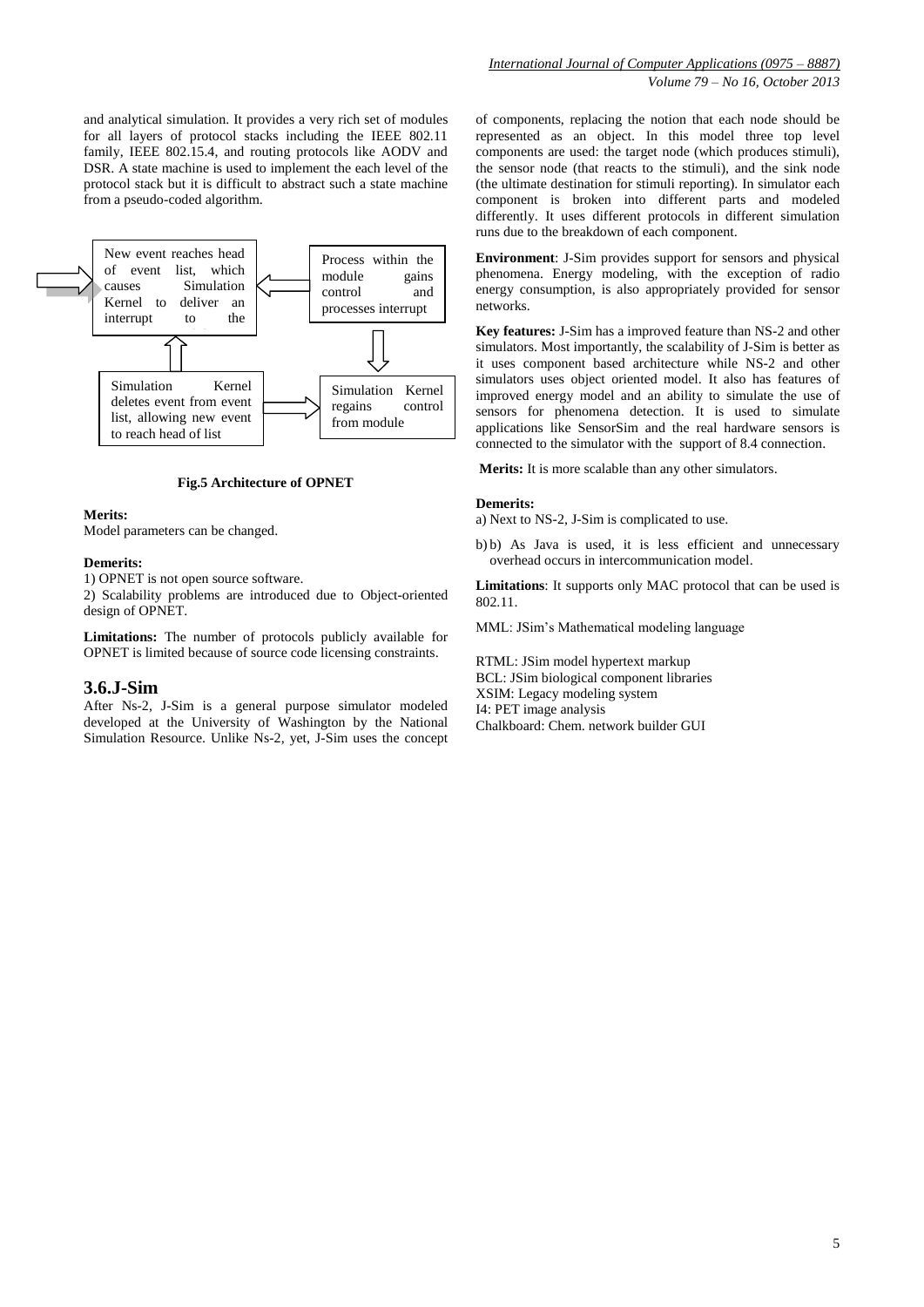

**Fig 6 : Architecture of J-Sim**

# **3.7. OMNeT++**

OMNeT++ is a discrete event simulator framework that is component-based, modular and open architecture. It is mostly used to simulate the computer networks, but it is also used for queuing network simulations and other areas as well. It is licensed under its own Academic Public License, which allows GNU Public License like freedom but only in noncommercial settings. It provides component architecture for models.

**Environment:** A components (simple modules and channels) is created by using  $C_{++}$  class library which consists of the simulation kernel and utility classes (for random number generation, statistics collection, topology discovery etc). C++ is also used to assemble simulations from these components and configure them (NED language, ini files). It provide runtime user interfaces or environments for simulations (Tkenv, Cmdenv); an Eclipse-based simulation IDE for designing, running and evaluating simulations; extension interfaces for real-time simulation, emulation, MRIP, parallel distributed simulation, database connectivity and so on.



**Fig.7 : Architecture of OMNET++**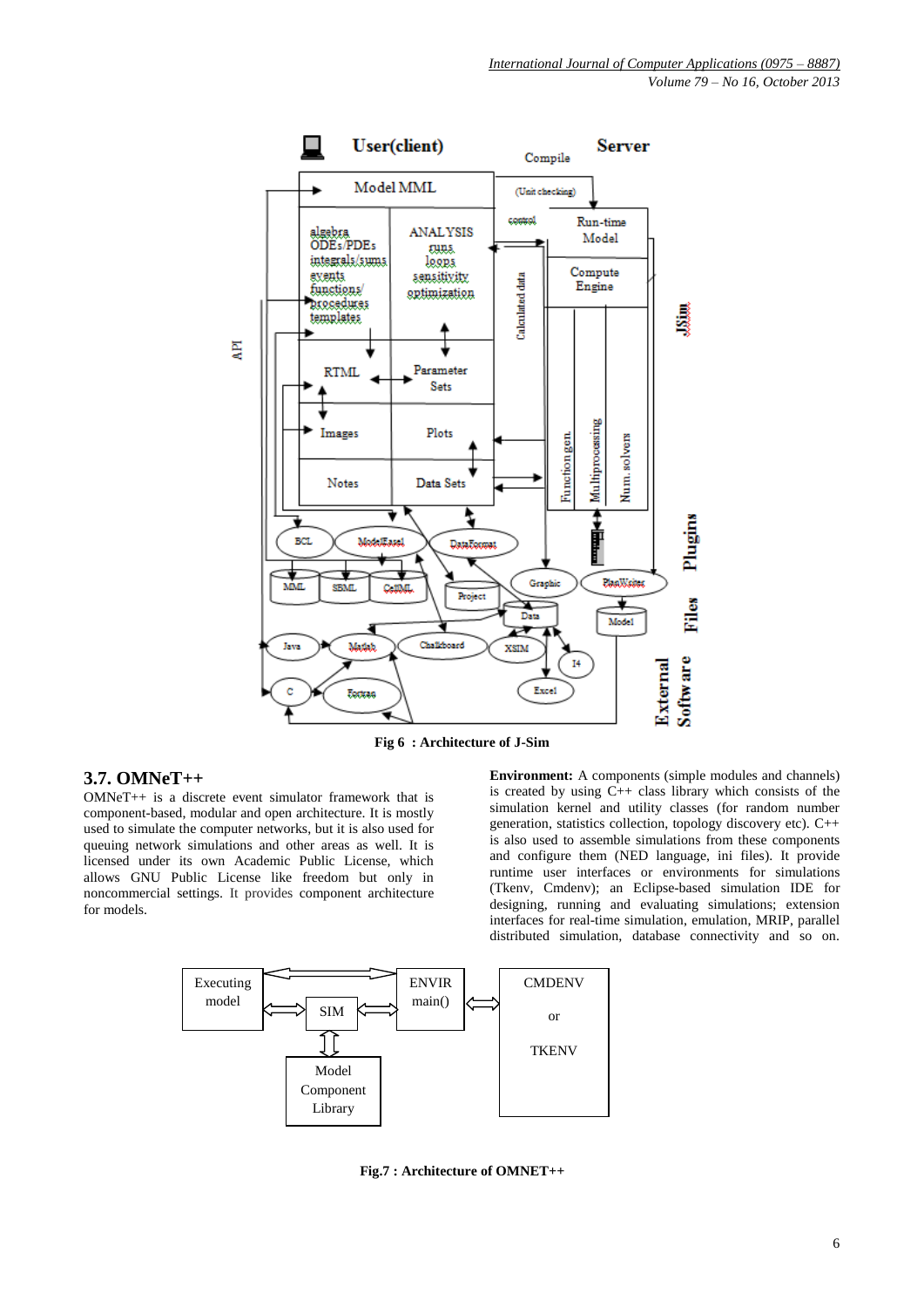## **Key features**

OMNeT++ offers graphical runtime environment and Eclipsebased IDE, and a host of other tools. It has a features for realtime simulation, network emulation, alternative programming languages (Java, C#), database integration, SystemC integration, and several other functions. For animation and debugging the simulator also provides a strong GUI support.

## **Merits:**

1. It can support MAC protocols and some localized protocols in WSN.

2. It simulates power consumptions and channel controls.

## **Demerits**

As individual researching groups developed the models separately, the compatible problem will rise. This makes the combination of models difficult and programs may have high probability of report bug.

## **Limitations**

Only limited number of protocols are available.

# **Table 1. Comparison of WSN simulating Tools**

| <b>Simulators</b>                                                                     | Programming<br>Language     | <b>Simulator</b><br><b>or</b><br>Emulator | Discrete-<br><b>EventSimul</b><br>ation or<br>Trace-<br><b>Driven</b><br><b>Simulation</b> | <b>GUI</b> | <b>General</b> or<br><b>Specific</b><br><b>Simulator</b> | Open<br><b>Source</b> | Latest<br><b>Version</b> | <b>Released</b><br>year | <b>Availability</b><br>(URL)                                                                                  |
|---------------------------------------------------------------------------------------|-----------------------------|-------------------------------------------|--------------------------------------------------------------------------------------------|------------|----------------------------------------------------------|-----------------------|--------------------------|-------------------------|---------------------------------------------------------------------------------------------------------------|
| $NS-2$<br>(Network<br>Simulator<br>version 2)                                         | $C++, C, Tcl,$<br>Otcl      | Simulator                                 | Discrete-<br>Event<br>Simulation                                                           | Yes        | general                                                  | Yes                   | 2.35                     | 1989                    | http://www.is<br>i.edu/nsnam/<br>$ns/ns-$<br>build.html                                                       |
| <b>TOSSIM</b><br>(TinyOS<br>Simulator)                                                | $C/C++, Python,$<br>nesC    | Emulator                                  | Discrete-<br>Event<br>Simulation                                                           | Yes        | specifically<br>designed for<br>wsns                     | Yes                   | 2.1.1                    | 2010                    | http://www.ti<br>nyos.net                                                                                     |
| GloMoSim<br>(Global<br>Mobile<br>Information<br>System<br>Simulator)                  | C/parsec                    | Simulator                                 | Discrete-<br>Event<br>Simulation                                                           | Yes        | General                                                  | Yes                   | 2.03                     | 1999                    | http://pcl.cs.u<br>cla.edu/proje<br>cts/glomosim                                                              |
| Qualnet                                                                               | $C/C++$                     | Simulator                                 | Discrete-<br>Event<br>Simulation                                                           | Yes        | General                                                  | Comm<br>ercial        | $\overline{5.1}$         | 2000                    | http://www.it<br>.iitb.ac.in/ $\sim q$<br>ualnet/                                                             |
| Opnet<br>(Optimized<br>Network<br>Engineering<br>Tools)                               | $C/C++$                     | Simulator                                 | Discrete-<br>Event<br>Simulation                                                           | Yes        | General                                                  | Comm<br>ercial        | 9.1                      | 1987                    | http://www.o<br>pnet.com/uni<br>versity_progr<br>am/itguru_ac<br>ademic_editi<br>on/                          |
| J-Sim<br>(Java-based<br>simulation)                                                   | Java                        | Simulator                                 | Discrete-<br>Event<br>Simulation                                                           | Yes        | General                                                  | Yes                   | $1.3 +$<br>patch4        | 2006                    | http://sites.go<br>ogle.com/site<br>/jsimofficial/                                                            |
| $Omnet++$<br>(Objective<br>Modular<br>Network<br>Testbed in<br>$C++$<br>$\mathcal{E}$ | $C, C++, Java,$<br>C#, nesC | Simulator                                 | Discrete-<br>Event<br>Simulation                                                           | Yes        | General                                                  | Yes                   | 4.3                      | 2005                    | http://www.o<br>mnetpp.org/c<br>omponent/do<br>cman/cat_vie<br>$w/17 -$<br>downloads/1-<br>omnet-<br>releases |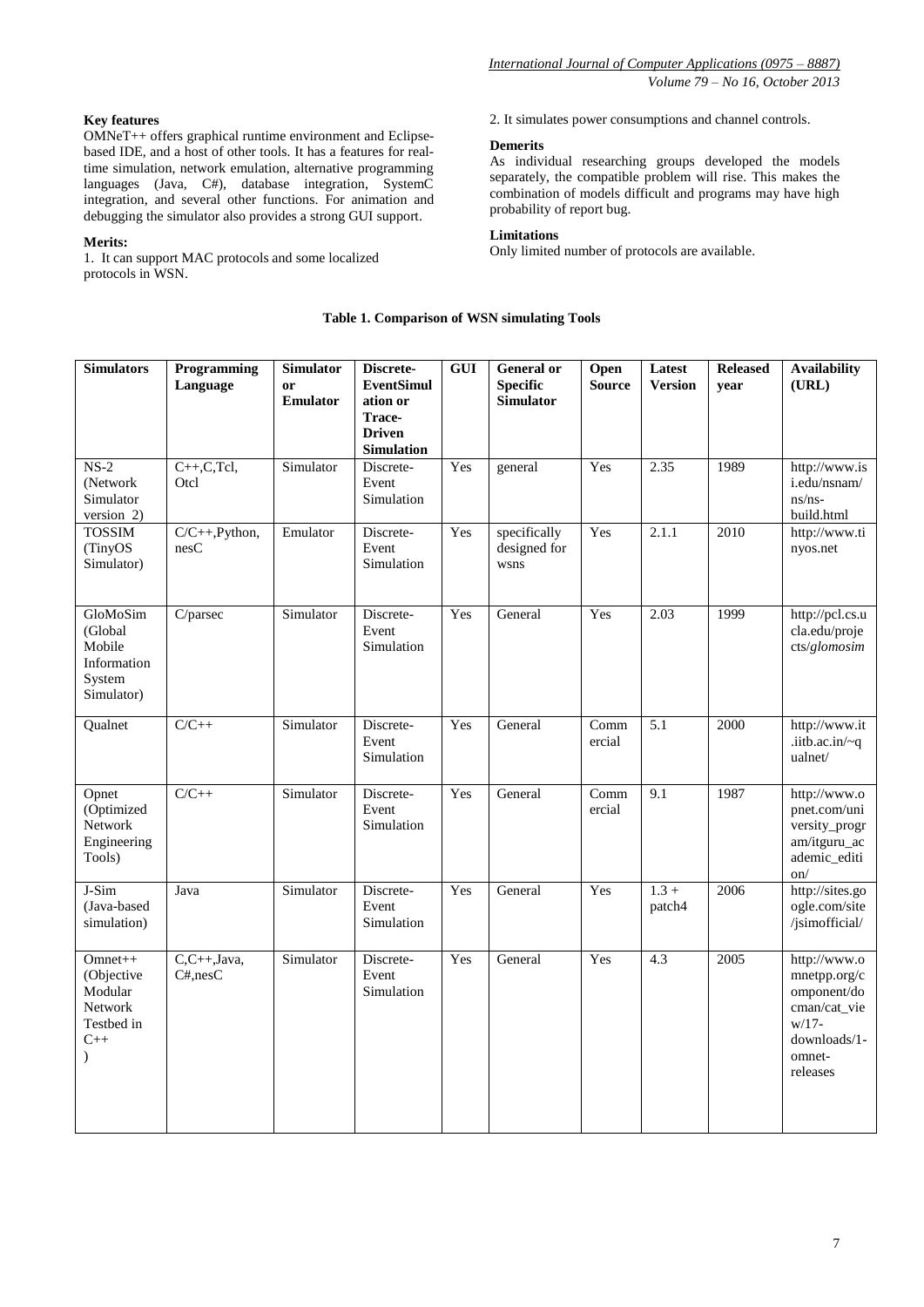# **4. REVIEW ANALYSIS**

In the previous sections, the background of various network simulators that are mostly used is discussed and also compared with each other based on some significant features which can be generic or specific. With this, the review also

used to analyses the tools that are mostly used by the researchers and makes them aware of the simulator issues and pitfalls for choosing the best simulator for their application.



\* includes MATLAB, Monte Carlo method and rarely used simulators like Prowler, Emstar, JiST/SWANS,ROSS, GTNetS

#### **Fig 8: Simulator usage in Routing Layer**

The fig.8 shows the list of widely used simulators and others in routing layer are denoted in percentage by referring the papers from 2000 to till date. From the above chart it is confirmed that the NS-2 simulator is widely used by the wireless networks community compared to others. Various simulator tools are widely used among the researchers because of an addressable issue like scalability, cost, area etc, even though experimental setup or test bed shows more accurate results. After experimental analysis and evaluation recent papers in conferences, journals focus that simulation as the most feasible approach for quantitative analysis of wireless networks. even though many applications can even produce good results with numerical/analytical methods, the trend is to generate precise results at varying conditions over time. Simulation is the only method to achieving this requirement.

## **5. CONCLUSION**

Simulation tools are broadly used in checking the algorithms and protocols for the tentative analysis due to the rapid prototyping and tackling of large scale systems. Many simulators perform better by using computer but it becomes unsuitable in real environments in terms of completeness, complexity, correctness and faithfulness. Emulators can be used by researchers after simulation to verify that the intended application working as per the specifications and requirements. These emulators embed hardware with the software applications and simulates in real-time environment. But emulator approach is considered as relatively difficult because it uses the complete profiling requirements of components and protocols involved in the application. Due to these drawbacks of simulators and emulators, the performance can be evaluated by using WSN test beds before applying them into real world environments. To enhance the lifetime of the WSNs the other experimental tools for data visualization, debugging, code updating /reprogramming and network monitoring are also used before or after real implementation.

The conclusion of this review depicts the fact that many experiments have to be conducted to find the appropriate tool for the application of interest and to get the accurate result both in real and virtual environments.

# **6. ACKNOWLEDGEMENT**

The full credit of this work is dedicated to all researchers whose research content or contribution is used in any form. Full citation is mentioned in reference section.

## **7. REFERENCES**

- [1] A. K. Dwivedi1, O. P. Vyas2, "An Exploratory study of Experimental Tools for Wireless Sensor Networks", doi:10.4236/wsn.2011.370, July 2011 (http://www.SciRP.org/journal/wsn), pp.215–240.
- [2] Abdelrahman A, Fayez Al-Fayez, Tariq A, Mohammad H, Andrew N, "Simulation Issues in Wireless Sensor Networks: A Survey", SENSORCOMM 2012, The Sixth International Conference on Sensor Technologies and Applications, IARIA, 2012,ISBN: 978-1-61208-207-3, pp..222-228.
- [3] Fei Yu, "A Survey of Wireless Sesor Network Simulation http://www1.cse.wustl.edu/~jain/cse567- 11/ftp/sensor/index.html, April 2011, pp. 1-10.
- [4] Andre´Rodrigues,Tiago Camilo,Jorge Sa´ Silva,Fernando Boavida,"Diagnostic Tools for Wireless Sensor Networks:A Comparative Survey",Springer Science+Business Media, LLC 2012,DOI 10.1007/s10922-012-9240-6,pp.1-45.
- [5] B. Musznicki and P. Zwierzykowski, "Survey of Simulators for Wireless Sensor Networks", International Journal of Grid and Distributed Computing, ISSN: 2005- 4262, Vol. 5, No. 3, September 2012, pp. 23-50.